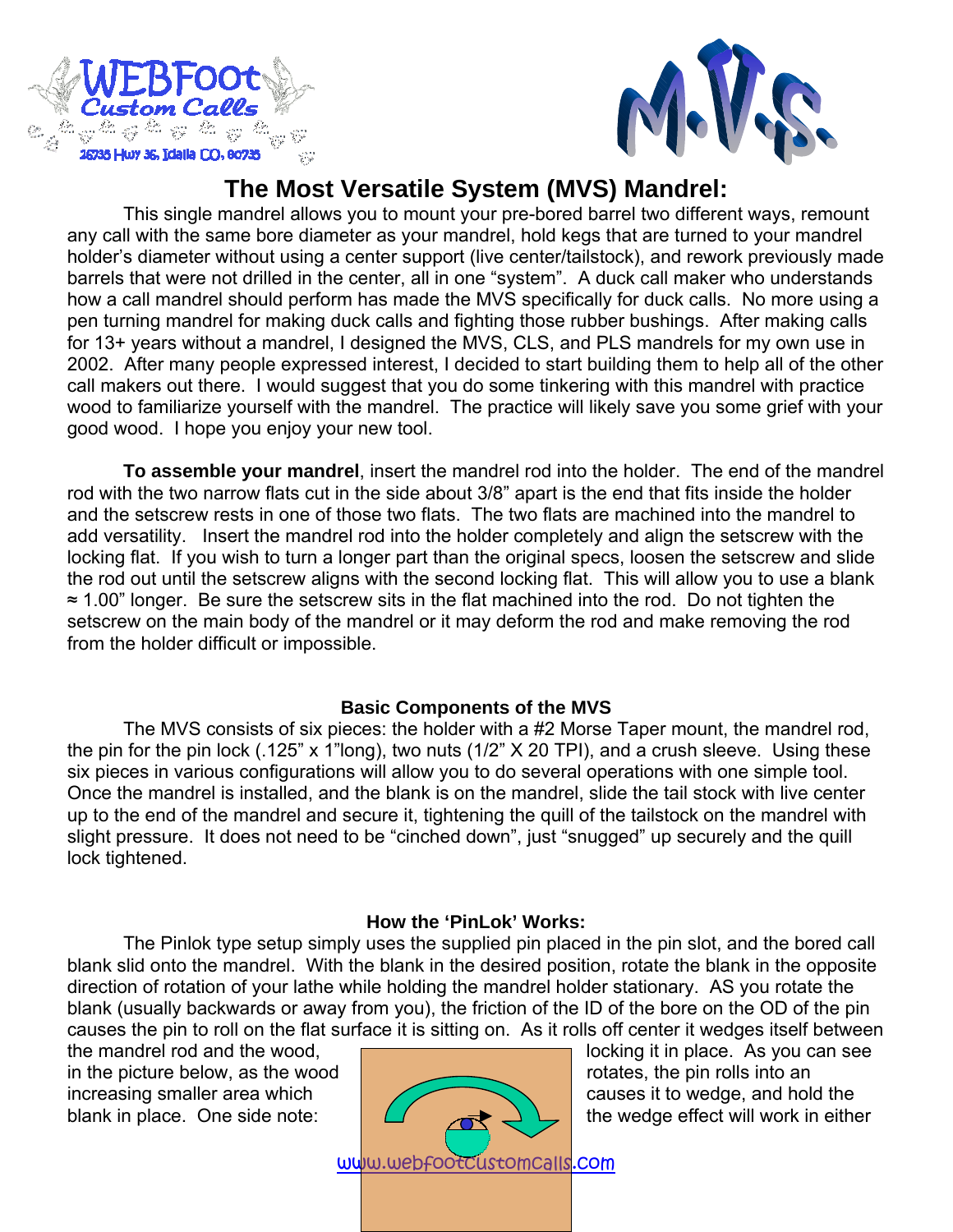direction, but if you lock it in one direction, turning the wood the opposite direction will unlock it and the blank may move. Be sure if you are turning your work piece by hand, turn the holder rather than the wood so the piece remains locked in place. Though you can remount your call if it does get turned the wrong way, it may not re-lock in exactly the same spot and may become off center as far as .002 to .020"(in extreme cases), which is more than enough to cause issues with thinner walled calls. So be aware of where you grip to turn the call manually. Once the blank is locked in place, run your tailstock and live center into the center hole in the end of the mandrel, tighten the tailstock base, and then the center to the mandrel. Not much force is needed. Though too little force will result in the mandrel spinning on the point and 'chirping', and too much force will be hard on your center as well as make your holder very hard to remove from its taper. This is a 'by feel' thing, just enough pressure to keep it from chirping is ideal.

#### **How the Crush Lock Works:**

The Crushlok is a very simple design. The bored blank is put on to the mandrel rod with out the Pinlok pin and slid up against the face of the holder, then the crush sleeve is placed against the blank and the two nuts are threaded on. Tighten the first nut with a wrench while holding the call blank with your hands. Be careful not to tighten the nut too tightly or the blank may crack. You will get the feel for this with the various types of woods you use as time goes on. Once the first nut is tight, then tighten the second nut on to the first to keep it from loosening by using the second nut as a 'jam nut'. Then run your tailstock and live center into the center hole in the end of the mandrel, tighten the tailstock base, and then the center to the mandrel. Not much force is needed. Though too little force will result in the mandrel spinning on the point and 'chirping', and too much force will be hard on your center as well as make your holder very hard to remove from its taper. This is a 'by feel' thing, just enough pressure to keep it from chirping is ideal. If the block should come loose while turning because of uneven end cuts or soft wood (hopefully if this happens, it does so in the roughing stage), just tighten the nuts again and maybe with a little extra 'oomph'. Again, practice with some cheap wood such as pine 2x2s or the like to familiarize yourself with how this works and feels. Do not use the crush lock mounting for working on a call that is already made as it may scratch the surface that is in contact with either the sleeve or holder.

#### **Using Both Lock Methods at Once:**

You can use both the Pinlok and the Crushlok at the same time to facilitate faster call manufacture. Setting up this way allows you to make the complete call, sand, wax, and buff it all without removing it from the mandrel until it is completed and ready for bore sanding. To do this, you must have a blank that is longer than the finished product by roughly ½" to 1" or more. Place the pin in the Pinlok groove, slide the blank over the mandrel and pin and against the holder face. Put the crush sleeve on and start the nuts on the threads. Rotate the blank in the correct direction for your lathe (away from you on all hand held tool lathes and most others as well), until it locks in position. Once the blank has locked on the pin, while holding the blank locked in position, tighten the first nut firmly. You can turn loose now. Now tighten the jam nut (nut #2), and you are ready to roll.

Rough out your call, and cut the ends down almost to the mandrel. Leave 1/16" of wood remaining. Then do your fine and finishing cuts. After that is complete, take the tool of your choice (I prefer an old junk skew, and cut down to the mandrel. This is where the optional recessed cuts come in. If you don't have the recessed cuts, you will run your tool into the mandrel, and though the mandrel doesn't care much, the tool wont like it at all (that is why I use an 'OLD JUNK SKEW').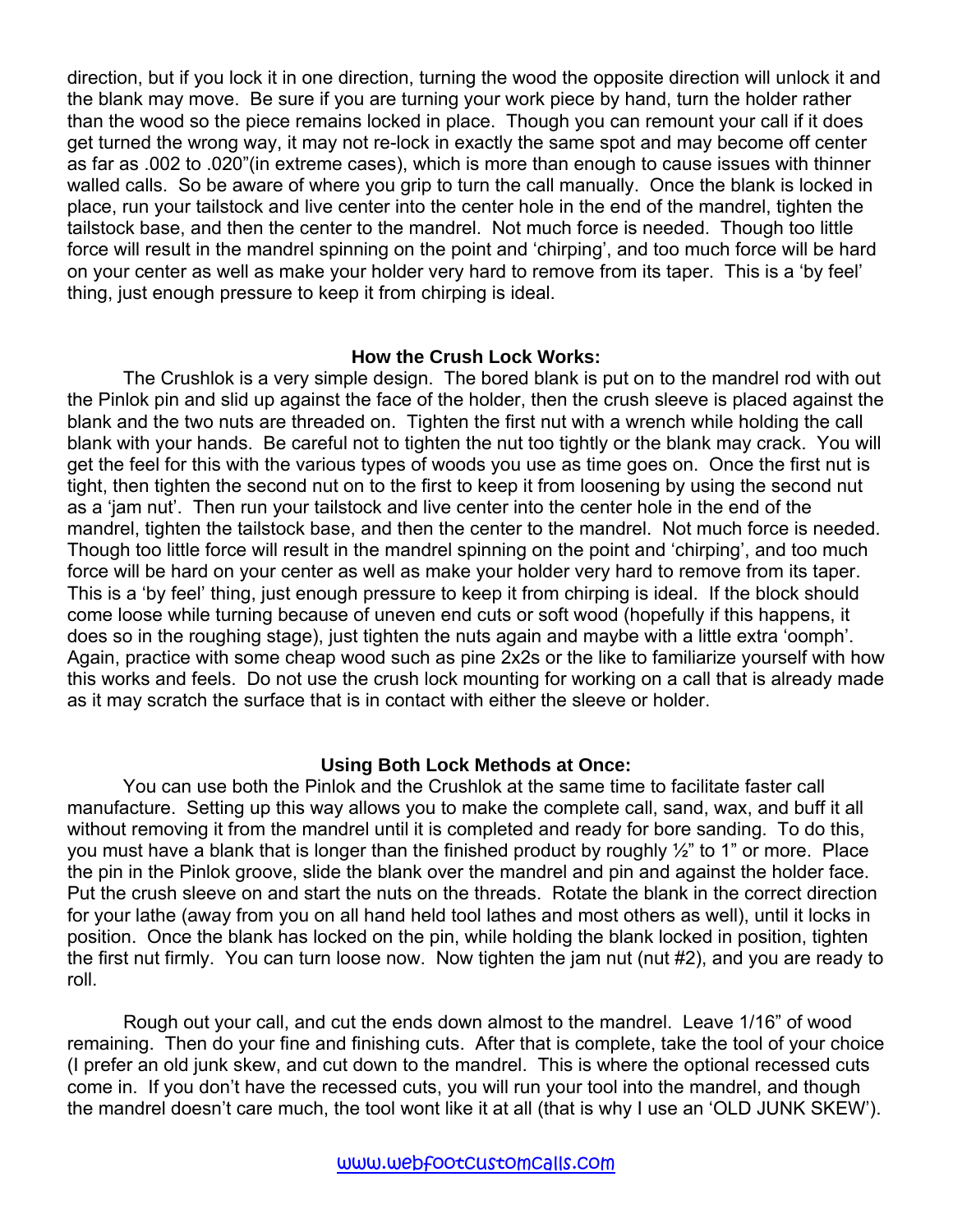If you have the recessed cuts and are careful, you can cut the ends down and not touch the mandrel at all. With ends cut off, shut the lathe down and take a chisel or the old junk skew and break the two end cutoffs off of the mandrel. Now you are ready to sand until your heart is content, as well as polish, buff, wax, or what have you. Once the call is done, back the tailstock off, remove the nuts and washer/sleeve, and gently slide your call off of the mandrel. (If you make very thin walled barrels, as I do, be EXCEPTIONALLY CAREFUL! I have cracked more calls taking them off of the mandrel than I have any other way combined.) And there is your call ready for bore sanding and a keg (insert).

### **The Holder:**

One of the nifty features of the MVS is the 'holder', which is part of the mandrel system. If you remove the mandrel rod from the holder by loosening the setscrew, you have a centered 5/8" hole. So now you can turn your kegs down to the 5/8" diameter, remove the mandrel rod from the holder, insert your mandrel holder into the headstock, and then with a little fitting, slide your keg into the holder and turn the other end. Use masking tape wrapped around the 5/8" portion to create a friction fit inside the holder. Wrapping it in two places will help center the keg even more. Once you have it mounted in the holder, you can cut on it, sand, buff, wax etc. Ever dropped a keg and chipped the end? Now you can re-insert the keg in the holder and refinish the chipped portion. You can also drill your kegs with this holder. If you have a tailstock mounted drill chuck, just insert the drill bit in the chuck, put the keg in the holder, adjust the tailstock up to the end of the keg, lock it down, and feed the bit into the keg to your proper depth. Voila – a centered hole. Does the fun ever stop? True this method is not as ideal as a collet chuck setup, but it is less expensive. Another option is to purchase a collet chuck, and use the chuck as the mandrel holder. There are various collet chucks available and can add more versatility to your current setup.

## **Recessed Cuts:**

Recessed cuts are an available option for almost all of the WEBFoot mandrels. These additional cuts allow you to turn, sand, and finish the entire face of each end of the barrel. Using a narrow tool, you can actually access and turn from the bore of the barrel to the outside. Typical use of the recessed cuts is to add a small chamfer to the keg end of the barrel to ease insertion of the keg if using o-rings and to add 'bell-mouth' to the mouthpiece of the barrel. Recessed cuts also make it easier to sand and finish areas that are otherwise inaccessible with other mandrels.

## **Some things to keep in mind:**

The PLS and MVS mandrels are designed for use with a 60° pointed live center. Much like the ones you see for metal lathes. Many of the newer – less expensive lathes have started coming out with very small live center points. The only thing one can do is test the fit. If it seats properly in the center drilled end hole then there should not be a need for a different live center. If the fit is loose, then a different style live center may be required. Many call makers prefer the larger metal lathe style live centers due to the larger point section of the live center, which allows one to actually use the point of the live center on the bore of the barrel – provided it is larger than the bore of the part.

Coating the mandrel with oil or wax is not recommend as it may have a negative effect on the holding abilities of the mandrel, particularly in the area of the center section of the mandrel or Holder Face.

Though drill bits are the same size, each cuts in its own way, so you might find that the blank is too tight on the mandrel and the harder it goes on, the harder it comes off. There are a